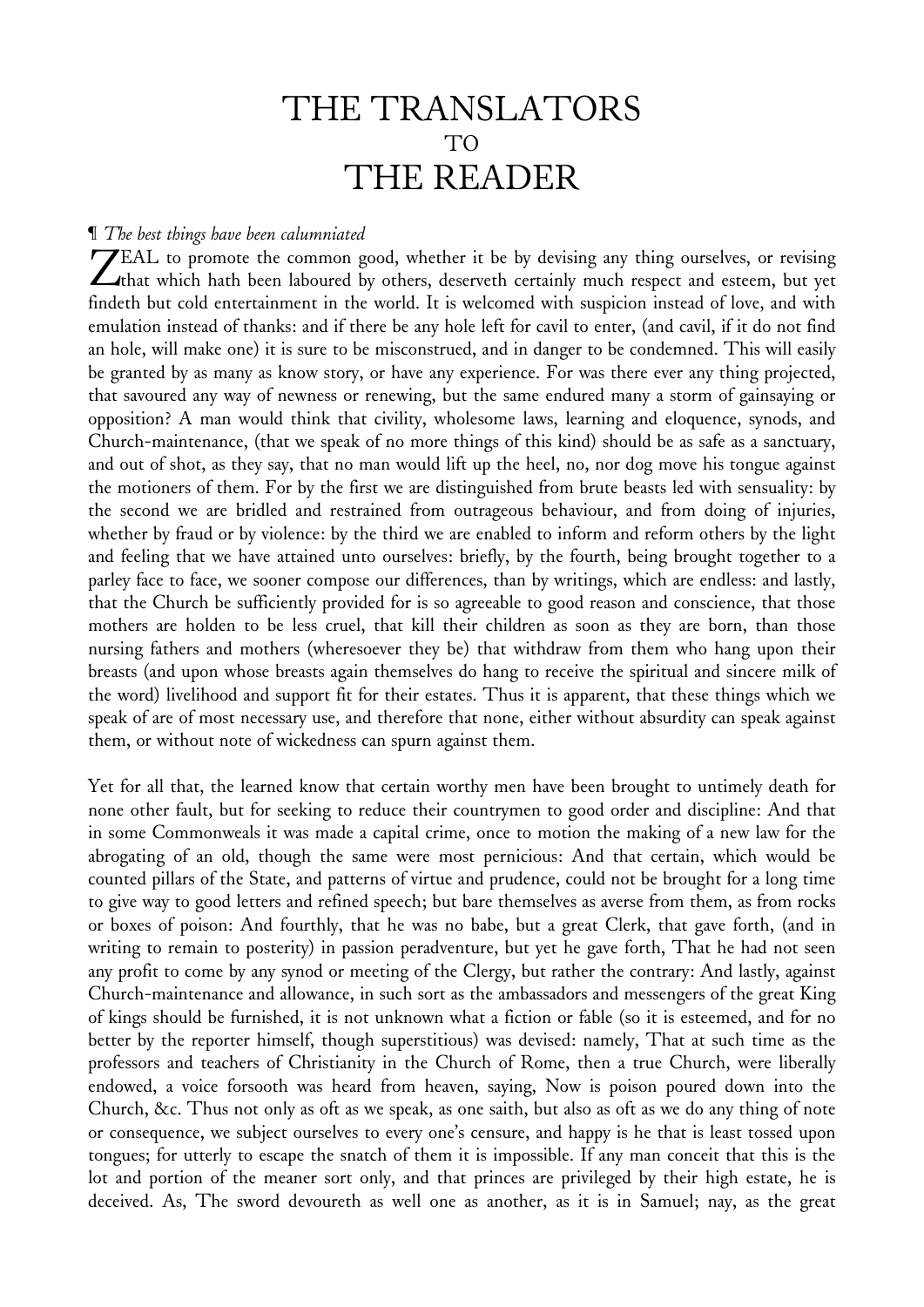commander charged his soldiers in a certain battle to strike at no part of the enemy, but at the face; and as the king of Syria commanded his chief captains, To fight neither with small nor great, save only against the king of Israel: so it is too true, that envy striketh most spitefully at the fairest, and at the chiefest. David was a worthy prince, and no man to be compared to him for his first deeds; and yet for as worthy an act as ever he did, even for bringing back the ark of God in solemnity, he was scorned and scoffed at by his own wife. Solomon was greater than David, though not in virtue, yet in power; and by his power and wisdom he built a temple to the Lord, such an one as was the glory of the land of Israel, and the wonder of the whole world. But was that his magnificence liked by all? We doubt of it. Otherwise why do they lay it in his son's dish, and call unto him for easing of the burden? Make, say they, the grievous servitude of thy father, and his sore yoke, lighter. Belike he had charged them with some levies, and troubled them with some carriages; hereupon they raise up a tragedy, and wish in their heart the temple had never been built. So hard a thing it is to please all, even when we please God best, and do seek to approve ourselves to every one's conscience.

# ¶ *The highest personages have been calumniated*

If we will descend to later times, we shall find many the like examples of such kind, or rather unkind, acceptance. The first Roman Emperor did never do a more pleasing deed to the learned, nor more profitable to posterity, for conserving the record of times in true supputation, than when he corrected the Calendar, and ordered the year according to the course of the sun: and yet this was imputed to him for novelty and arrogancy, and procured to him great obloquy. So the first Christened Emperor, (at the leastwise, that openly professed the faith himself, and allowed others to do the like) for strengthening the empire at his great charges, and providing for the Church, as he did, got for his labour the name Pupillus, as who would say, a wasteful Prince, that had need of a guardian or overseer. So the best Christened Emperor, for the love that he bare unto peace, thereby to enrich both himself and his subjects, and because he did not seek war, but find it, was judged to be no man at arms, (though in deed he excelled in feats of chivalry, and shewed so much when he was provoked) and condemned for giving himself to his ease, and to his pleasure. To be short, the most learned Emperor of former times, (at the least, the greatest politician) what thanks had he for cutting off the superfluities of the laws, and digesting them into some order and method? This, that he hath been blotted by some to be an Epitomist, that is, one that extinguished worthy whole volumes, to bring his abridgments into request. This is the measure that hath been rendered to excellent Princes in former times, even, Cum bene facerent, male audire, For their good deeds to be evil spoken of. Neither is there any likelihood that envy and malignity died and were buried with the ancient. No, no, the reproof of Moses taketh hold of most ages, Ye are risen up in your fathers' stead, an increase of sinful men. What is that that hath been done? that which shall be done: and there is no new thing under the sun, saith the wise man. And St Stephen, As your fathers did, so do ye.

# ¶ *His Majesty*'*s constancy*, *notwithstanding calumniation*, *for the survey of the English translations*

This, and more to this purpose, his Majesty that now reigneth (and long and long may he reign, and his offspring for ever, Himself and children and children's children always!) knew full well, according to the singular wisdom given unto him by God, and the rare learning and experience that he hath attained unto; namely, That whosoever attempteth any thing for the publick, (especially if it appertain to religion, and to the opening and clearing of the word of God) the same setteth himself upon a stage to be glouted upon by every evil eye; yea, he casteth himself headlong upon pikes, to be gored by every sharp tongue. For he that meddleth with men's religion in any part meddleth with their custom, nay, with their freehold; and though they find no content in that which they have, yet they cannot abide to hear of altering. Notwithstanding his royal heart was not daunted or discouraged for this or that colour, but stood resolute, As a statue immoveable, and an anvil not easy to be beaten into plates, as one saith; he knew who had chosen him to be a soldier, or rather a captain; and being assured that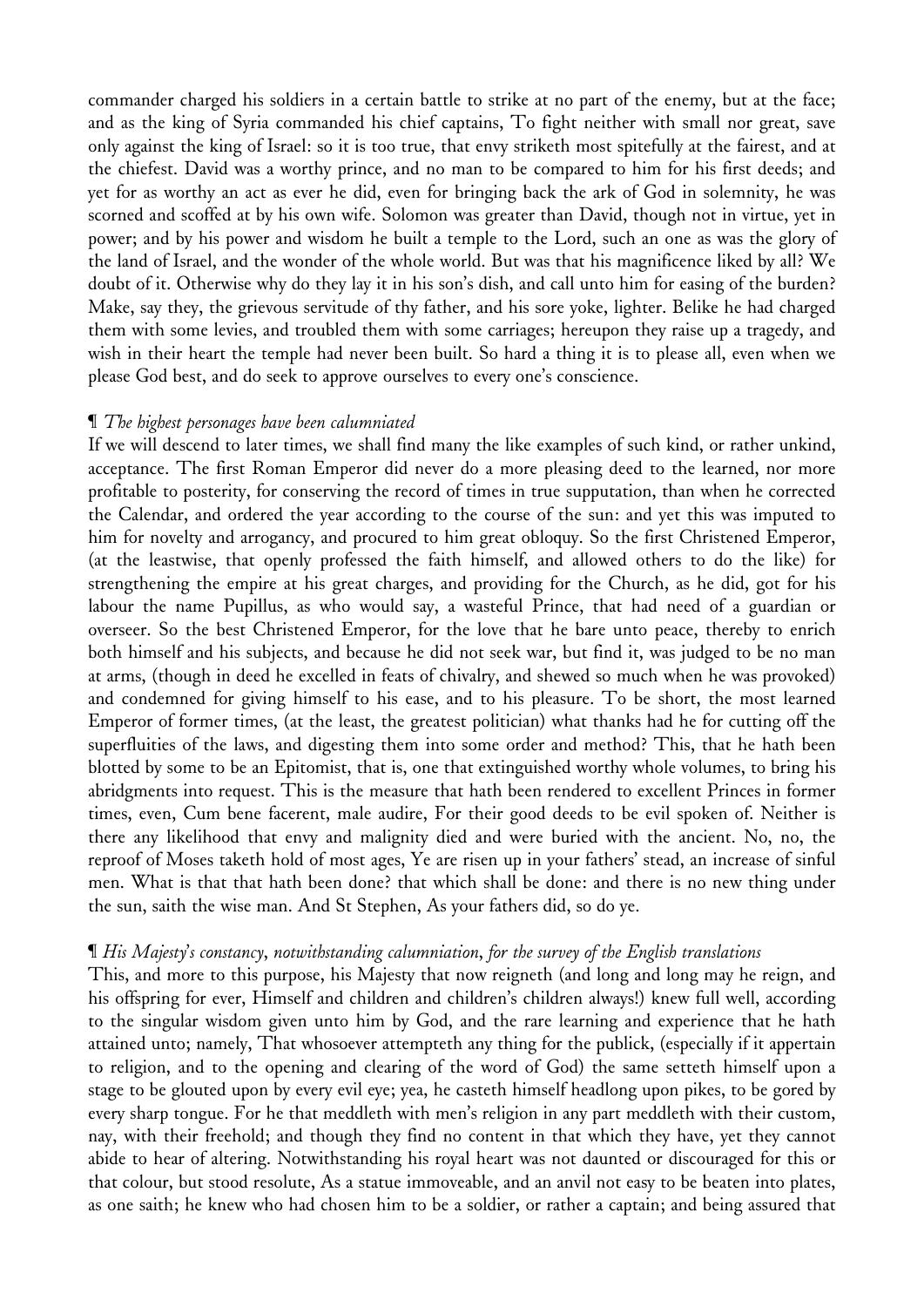the course which he intended made much for the glory of God, and the building up of his Church, he would not suffer it to be broken off for whatsoever speeches or practices. It doth certainly belong unto kings, yea, it doth specially belong unto them, to have care of religion, yea, to know it aright, yea, to profess it zealously, yea, to promote it to the uttermost of their power. This is their glory before all nations which mean well, and this will bring unto them a far most excellent weight of glory in the day of the Lord Jesus. For the Scripture saith not in vain, Them that honour me I will honour: neither was it a vain word that Eusebius delivered long ago, That piety towards God was the weapon, and the only weapon, that both preserved Constantine's person, and avenged him of his enemies.

#### ¶ *The praise of the Holy Scriptures*

But now what piety without truth? What truth, what saving truth, without the word of God? What word of God, whereof we may be sure, without the Scripture? The Scriptures we are commanded to search. John v. 39. Isaiah viii. 20. They are commended that searched and studied them. Acts xvii. 11 and viii. 28, 29. They are reproved that were unskilful in them, or slow to believe them. Matth. xxii. 29. Luke xxiv. 25. They can make us wise unto salvation. 2 Tim. iii. 15. If we be ignorant, they will instruct us; if out of the way, they will bring us home; if out of order, they will reform us; if in heaviness, comfort us; if dull, quicken us; if cold, inflame us. Tolle, lege; tolle, lege; Take up and read, take up and read the Scriptures, (for unto them was the direction) it was said unto St Augustine by a supernatural voice. Whatsoever is in the Scriptures, believe me, saith the same St Augustine, is high and divine; there is verily truth, and a doctrine most fit for the refreshing and renewing of men's minds, and truly so tempered, that every one may draw from thence that which is sufficient for him, if he come to draw with a devout and pious mind, as true religion requireth. Thus St Augustine. And St Hierome, Ama Scripturas, et amabit te sapientia, &c. Love the Scriptures, and wisdom will love thee. And St Cyrill against Julian, Even boys that are bred up in the Scriptures, become most religious, &c. But what mention we three or four uses of the Scripture, whereas whatsoever is to be believed, or practised, or hoped for, is contained in them? or three or four sentences of the Fathers, since whosoever is worthy the name of a Father, from Christ's time downward, hath likewise written not only of the riches, but also of the perfection of the Scripture? I adore the fulness of the Scripture, saith Tertullian against Hermogenes. And again, to Apelles an heretick of the like stamp he saith, I do not admit that which thou bringest in (or concludest) of thine own (head or store, de tuo) without Scripture. So St Justin Martyr before him; We must know by all means (saith he) that it is not lawful (or possible) to learn (any thing) of God or of right piety, save only out of the Prophets, who teach us by divine inspiration. So St Basil after Tertullian, It is a manifest falling away from the faith, and a fault of presumption, either to reject any of those things that are written, or to bring in (upon the head of them, ἐπεισάγειν) any of those things that are not written. We omit to cite to the same effect St Cyrill, Bishop of Jerusalem in his 4. Cateches. St Hierome against Helvidius, St Augustine in his third book against the letters of Petilian, and in very many other places of his works. Also we forbear to descend to latter Fathers, because we will not weary the reader. The Scriptures then being acknowledged to be so full and so perfect, how can we excuse ourselves of negligence, if we do not study them? of curiosity, if we be not content with them? Men talk much of εἰρεσιώνη, how many sweet and goodly things it had hanging on it; of the Philosopher's stone, that it turneth copper into gold; of Cornucopia, that it had all things necessary for food in it; of Panaces the herb, that it was good for all diseases; of Catholicon the drug, that it is instead of all purges; of Vulcan's armour, that it was an armour of proof against all thrusts and all blows, &c. Well, that which they falsely or vainly attributed to these for bodily good, we may justly and with full measure ascribe unto the Scripture for spiritual. It is not only an armour, but also a whole armoury of weapons, both offensive and defensive; whereby we may save ourselves, and put the enemy to flight. It is not an herb, but a tree, or rather a whole paradise of trees of life, which bring forth fruit every month, and the fruit thereof is for meat,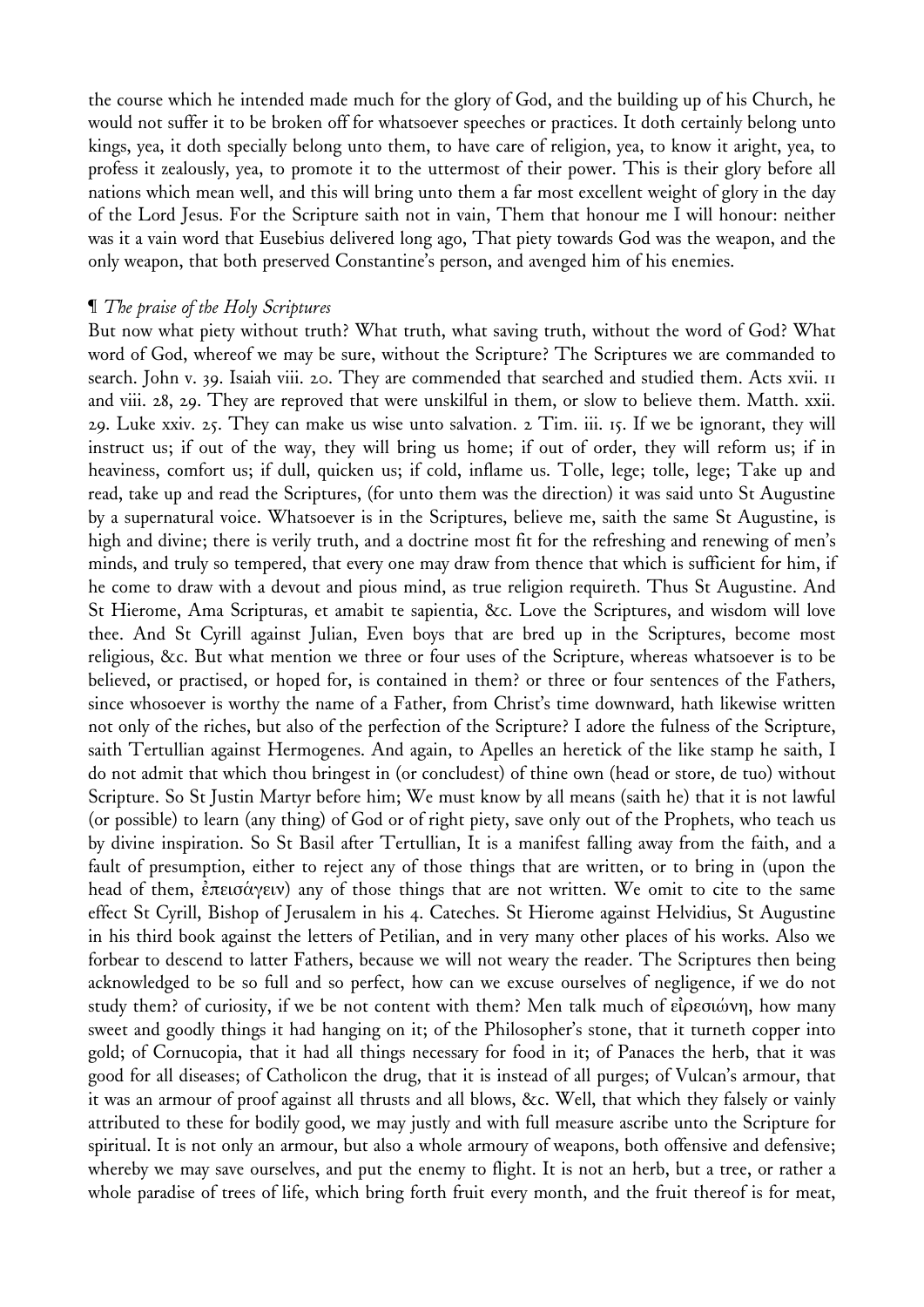and the leaves for medicine. It is not a pot of Manna or a cruse of oil, which were for memory only, or for a meal's meat or two; but as it were a shower of heavenly bread sufficient for a whole host, be it never so great, and as it were a whole cellar full of oil vessels; whereby all our necessities may be provided for, and our debts discharged. In a word, it is a panary of wholesome food against fenowed traditions; a physician's shop (St Basil calleth it) of preservatives against poisoned heresies; a pandect of profitable laws against rebellious spirits; a treasury of most costly jewels against beggarly rudiments; finally, a fountain of most pure water springing up unto everlasting life. And what marvel? the original thereof being from heaven, not from earth; the author being God, not man; the inditer, the Holy Spirit, not the wit of the Apostles or Prophets; the penmen, such as were sanctified from the womb, and endued with a principal portion of God's Spirit; the matter, verity, piety, purity, uprightness; the form, God's word, God's testimony, God's oracles, the word of truth, the word of Salvation, &c.; the effects, light of understanding, stableness of persuasion, repentance from dead works, newness of life, holiness, peace, joy in the Holy Ghost; lastly, the end and reward of the study thereof, fellowship with the saints, participation of the heavenly nature, fruition of an inheritance immortal, undefiled, and that never shall fade away: Happy is the man that delighteth in the Scripture, and thrice happy that meditateth in it day and night.

# ¶ *Translation necessary*

But how shall men meditate in that which they cannot understand? How shall they understand that which is kept close in an unknown tongue? as it is written, Except I know the power of the voice, I shall be to him that speaketh a barbarian, and he that speaketh shall be a barbarian to me. The Apostle excepteth no tongue; not Hebrew the ancientest, not Greek the most copious, not Latin the finest. Nature taught a natural man to confess, that all of us in those tongues which we do not understand are plainly deaf; we may turn the deaf ear unto them. The Scythian counted the Athenian, whom he did not understand, barbarous: so the Roman did the Syrian and the Jew: (even St Hierome himself calleth the Hebrew tongue barbarous; belike, because it was strange to so many:) so the Emperor of Constantinople calleth the Latin tongue barbarous, though Pope Nicolas do storm at it: so the Jews long before Christ called all other nations Lognasim, which is little better than barbarous. Therefore as one complaineth that always in the Senate of Rome there was one or other that called for an interpreter; so, lest the Church be driven to the like exigent, it is necessary to have translations in a readiness. Translation it is that openeth the window, to let in the light; that breaketh the shell, that we may eat the kernel; that putteth aside the curtain, that we may look into the most holy place; that removeth the cover of the well, that we may come by the water; even as Jacob rolled away the stone from the mouth of the well, by which means the flocks of Laban were watered. Indeed without translation into the vulgar tongue, the unlearned are but like children at Jacob's well (which was deep) without a bucket or something to draw with: or as that person mentioned by Esay, to whom when a sealed book was delivered with this motion, Read this, I pray thee, he was fain to make this answer, I cannot, for it is sealed.

# ¶ *The translation of the Old Testament out of the Hebrew into Greek*

While God would be known only in Jacob, and have his name great in Israel, and in none other place; while the dew lay on Gideon's fleece only, and all the earth besides was dry; then for one and the same people, which spake all of them the language of Canaan, that is, Hebrew, one and the same original in Hebrew was sufficient. But when the fulness of time drew near, that the Sun of righteousness, the Son of God, should come into the world, whom God ordained to be a reconciliation through faith in his blood, not of the Jew only, but also of the Greek, yea, of all them that were scattered abroad; then, lo, it pleased the Lord to stir up the spirit of a Greek prince, (Greek for descent and language) even of Ptolemy Philadelph king of Egypt, to procure the translating of the book of God out of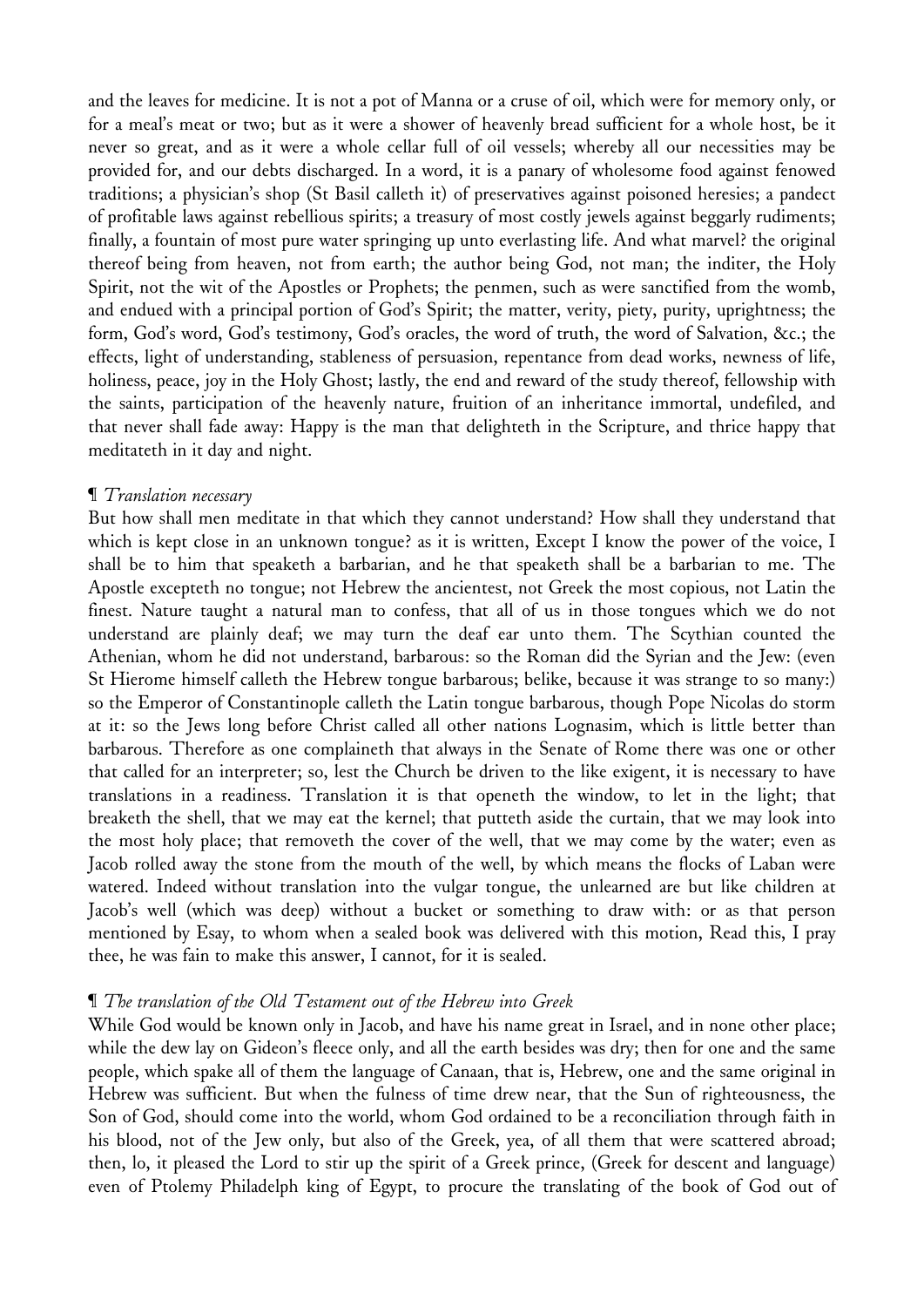Hebrew into Greek. This is the translation of the Seventy interpreters, commonly so called, which prepared the way for our Saviour among the Gentiles by written preaching, as St John Baptist did among the Jews by vocal. For the Grecians, being desirous of learning, were not wont to suffer books of worth to lie moulding in kings' libraries, but had many of their servants, ready scribes, to copy them out, and so they were dispersed and made common. Again the Greek tongue was well known and made familiar to most inhabitants in Asia by reason of the conquests that there the Grecians had made, as also by the colonies which thither they had sent. For the same causes also it was well understood in many places of Europe, yea, and of Africk too. Therefore the word of God being set forth in Greek, becometh hereby like a candle set upon a candlestick, which giveth light to all that are in the house; or like a proclamation sounded forth in the market-place, which most men presently take knowledge of; and therefore that language was fittest to contain the Scriptures, both for the first preachers of the Gospel to appeal unto for witness, and for the learners also of those times to make search and trial by. It is certain, that that translation was not so sound and so perfect, but that it needed in many places correction; and who had been so sufficient for this work as the Apostles or apostolick men? Yet it seemed good to the Holy Ghost and to them to take that which they found, (the same being for the greatest part true and sufficient) rather than by making a new, in that new world and green age of the Church, to expose themselves to many exceptions and cavillations, as though they made a translation to serve their own turn, and therefore bearing witness to themselves, their witness not to be regarded. This may be supposed to be some cause, why the translation of the Seventy was allowed to pass for current. Notwithstanding, though it was commended generally, yet it did not fully content the learned, no not of the Jews. For not long after Christ, Aquila fell in hand with a new translation, and after him Theodotion, and after him Symmachus: yea, there was a fifth and a sixth edition, the authors whereof were not known. These with the Seventy made up the Hexapla, and were worthily and to great purpose compiled together by Origen. Howbeit the edition of the Seventy went away with the credit, and therefore not only was placed in the midst by Origen, (for the worth and excellency thereof above the rest, as Epiphanius gathereth) but also was used by the Greek Fathers for the ground and foundation of their commentaries. Yea, Epiphanius abovenamed doth attribute so much unto it, that he holdeth the authors thereof not only for interpreters, but also for prophets in some respect: and Justinian the Emperor, injoining the Jews his subjects to use especially the translation of the Seventy, rendereth this reason thereof, Because they were, as it were, enlightened with prophetical grace. Yet for all that, as the Egyptians are said of the Prophet to be men and not God, and their horses flesh and not spirit: so it is evident, (and St Hierome affirmeth as much) that the Seventy were interpreters, they were not prophets. They did many things well, as learned men; but yet as men they stumbled and fell, one while through oversight, another while through ignorance; yea, sometimes they may be noted to add to the original, and sometimes to take from it: which made the Apostles to leave them many times, when they left the Hebrew, and to deliver the sense thereof according to the truth of the word, as the Spirit gave them utterance. This may suffice touching the Greek translations of the Old Testament.

#### ¶ *Translation out of Hebrew and Greek into Latin*

There were also within a few hundred years after Christ translations many into the Latin tongue: for this tongue also was very fit to convey the law and the Gospel by, because in those times very many countries of the West, yea of the South, East, and North, spake or understood Latin, being made provinces to the Romans. But now the Latin translations were too many to be all good, for they were infinite; (Latini interpretes nullo modo numerari possunt, saith St Augustine.) Again, they were not out of the Hebrew fountain, (we speak of the Latin translations of the Old Testament) but out of the Greek stream; therefore the Greek being not altogether clear, the Latin derived from it must needs be muddy. This moved St Hierome, a most learned Father, and the best linguist without controversy of his age, or of any other that went before him, to undertake the translating of the Old Testament out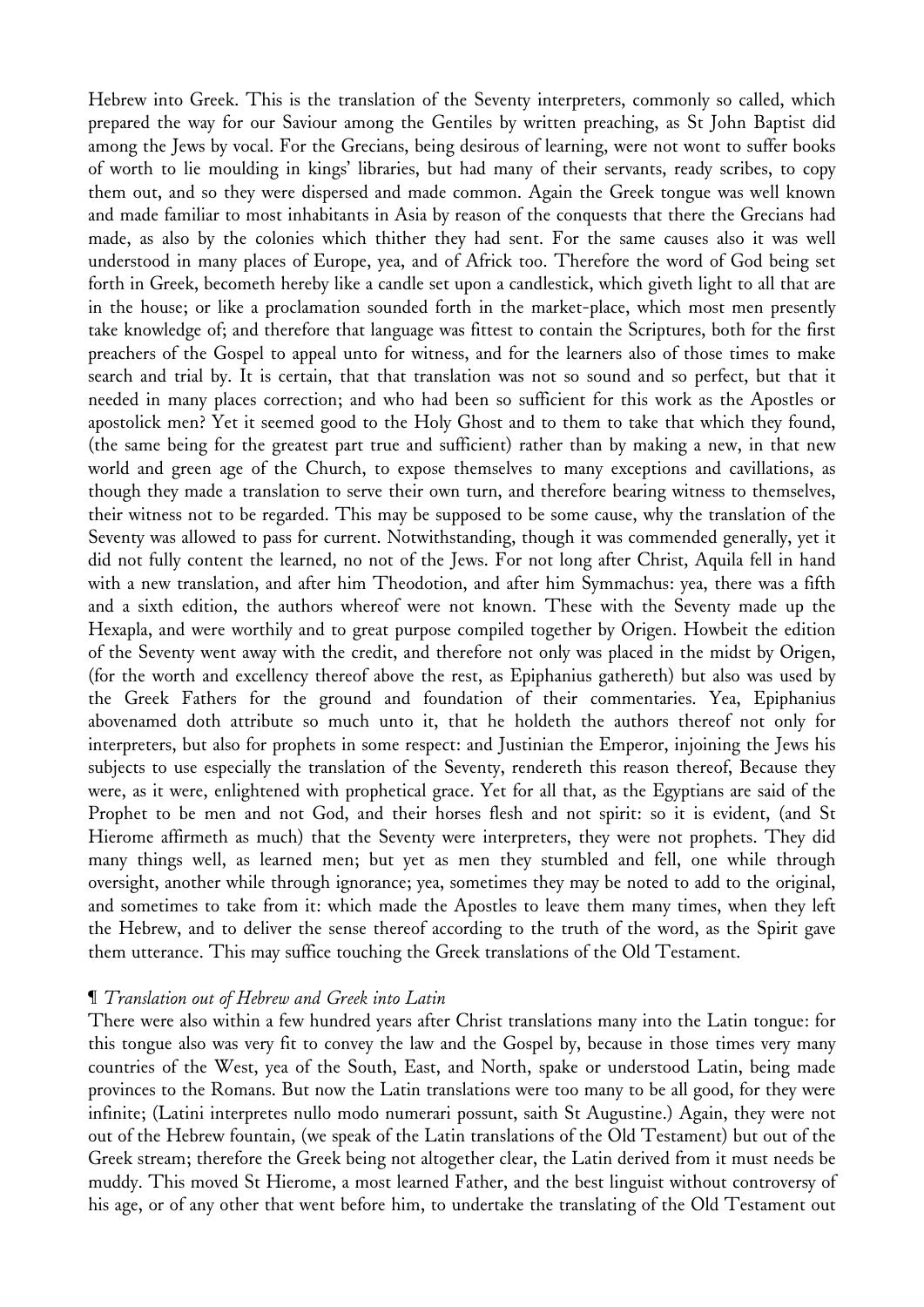of the very fountains themselves; which he performed with that evidence of great learning, judgment, industry, and faithfulness, that he hath for ever bound the Church unto him in a debt of special remembrance and thankfulness.

#### ¶ *The translating of the Scripture into the vulgar tongues*

Now though the Church were thus furnished with Greek and Latin translations, even before the faith of Christ was generally embraced in the Empire: (for the learned know that even in St Hierome's time the Consul of Rome and his wife were both Ethnicks, and about the same time the greatest part of the Senate also) yet for all that the godly learned were not content to have the Scriptures in the language which themselves understood, Greek and Latin, (as the good lepers were not content to fare well themselves, but acquainted their neighbours with the store that God had sent, that they also might provide for themselves) but also for the behoof and edifying of the unlearned which hungered and thirsted after righteousness, and had souls to be saved as well as they, they provided translations into the vulgar for their countrymen, insomuch that most nations under heaven did shortly after their conversion hear Christ speaking unto them in their mother tongue, not by the voice of their minister only, but also by the written word translated. If any doubt hereof, he may be satisfied by examples enough, if enough will serve the turn. First, St Hierome saith, Multarum gentium linguis Scriptura ante translata docet falsa esse quæ addita sunt, &c. i.e. The Scripture being translated before in the language of many nations doth shew that those things that were added (by Lucian or Hesychius) are false. So St Hierome in that place. The same Hierome elsewhere affirmeth that he, the time was, had set forth the translation of the Seventy, Suæ linguæ hominibus; i.e. for his countrymen of Dalmatia. Which words not only Erasmus doth understand to purport, that St Hierome translated the Scripture into the Dalmatian tongue; but also Sixtus Senensis, and Alphonsus a Castro, (that we speak of no more) men not to be excepted against by them of Rome, do ingenuously confess as much. So St Chrysostome, that lived in St Hierome's time, giveth evidence with him: The doctrine of St John (saith he) did not in such sort (as the Philosophers' did) vanish away: but the Syrians, Egyptians, Indians, Persians, Ethiopians, and infinite other nations, being barbarous people, translated it into their (mother) tongue and have learned to be (true) Philosophers (he meaneth Christians). To this may be added Theodoret, as next unto him both for antiquity, and for learning. His words be these, Every country that is under the sun is full of these words, (of the Apostles and Prophets) and the Hebrew tongue (he meaneth the Scriptures in the Hebrew tongue) is turned not only into the language of the Grecians, but also of the Romans, and Egyptians, and Persians, and Indians, and Armenians, and Scythians, and Sauromatians, and, briefly, into all the languages that any nation useth. So he. In like manner Ulpilas is reported by Paulus Diaconus and Isidore, and before them by Sozomen, to have translated the Scriptures into the Gothick tongue: John Bishop of Sevil by Vasseus, to have turned them into Arabick about the Year of our Lord 717: Beda by Cistertiensis, to have turned a great part of them into Saxon: Efnard by Trithemius, to have abridged the French Psalter (as Beda had done the Hebrew) about the year 800; King Alured by the said Cistertiensis, to have turned the Psalter into Saxon: Methodius by Aventinus (printed at Ingolstad) to have turned the Scriptures into Sclavonian: Valdo Bishop of Frising by Beatus Rhenanus, to have caused about that time the Gospels to be translated into Dutch rhyme, yet extant in the library of Corbinian: Valdus by divers, to have turned them himself, or to have gotten them turned, into French about the year 1160: Charles the fifth of that name, surnamed The wise, to have caused them to be turned into French, about 200 years after Valdus his time; of which translation there be many copies yet extant, as witnesseth Beroaldus. Much about that time, even in our King Richard the second's days, John Trevisa translated them into English, and many English Bibles in written hand are yet to be seen with divers; translated, as it is very probable, in that age. So the Syrian translation of the New Testament is in most learned men's libraries, of Widminstadius his setting forth; and the Psalter in Arabick is with many, of Augustinus Nebiensis' setting forth. So Postel affirmeth, that in his travel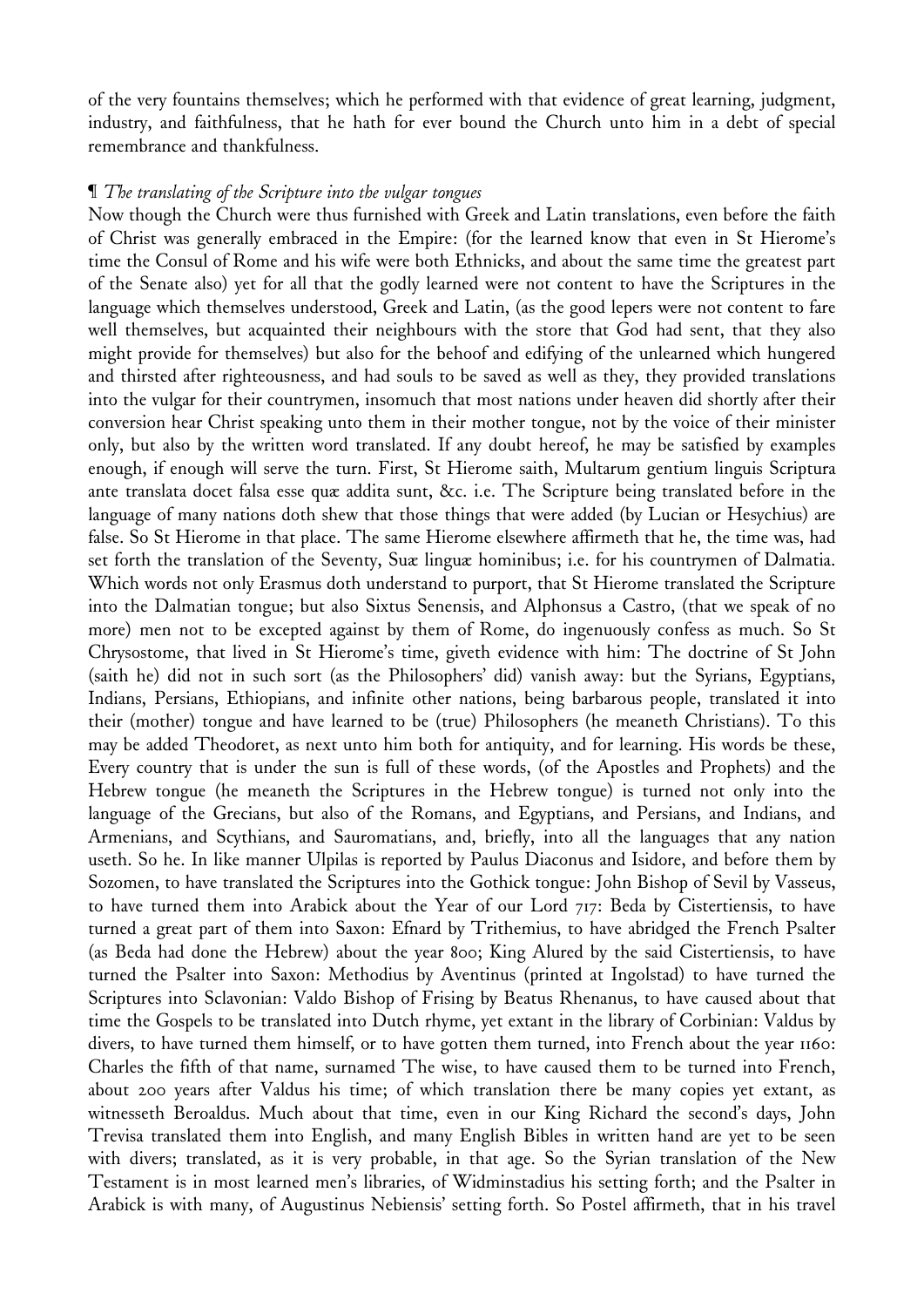he saw the Gospels in the Ethiopian tongue: And Ambrose Thesius allegeth the Psalter of the Indians, which he testifieth to have been set forth by Potken in Syrian characters. So that to have the Scriptures in the mother tongue is not a quaint conceit lately taken up, either by the Lord Cromwell in England, or by the Lord Radevile in Polony, or by the Lord Ungnadius in the Emperor's dominion, but hath been thought upon, and put in practice of old, even from the first times of the conversion of any nation; no doubt, because it was esteemed most profitable to cause faith to grow in men's hearts the sooner, and to make them to be able to say with the words of the Psalm, As we have heard, so we have seen.

# If The unwillingness of our chief adversaries that the Scriptures should be divulged in the mother tongue, &c. Now the Church of Rome would seem at the length to bear a motherly affection towards her children, and to allow them the Scriptures in their mother tongue: but indeed it is a gift, not deserving to be called a gift, an unprofitable gift: they must first get a licence in writing before they may use them; and to get that, they must approve themselves to their Confessor, that is, to be such as are, if not frozen in the dregs, yet soured with the leaven of their superstition. Howbeit it seemed too much to Clement the eighth that there should be any licence granted to have them in the vulgar tongue, and therefore he overruleth and frustrateth the grant of Pius the fourth. So much are they afraid of the light of the Scripture, (Lucifugæ Scripturarum, as Tertullian speaketh) that they will not trust the people with it, no not as it is set forth by their own sworn men, no not with the licence of their own Bishops and Inquisitors. Yea, so unwilling they are to communicate the Scriptures to the people's understanding in any sort, that they are not ashamed to confess that we forced them to translate it into English against their wills. This seemeth to argue a bad cause, or a bad conscience, or both. Sure we are, that it is not he that hath good gold, that is afraid to bring it to the touchstone, but he that hath the counterfeit; neither is it the true man that shunneth the light, but the malefactor, lest his deeds should be reproved; neither is it the plaindealing merchant that is unwilling to have the weights, or the meteyard, brought in place, but he that useth deceit. But we will let them alone for this fault, and return to translation.

#### ¶ *The speeches and reasons*, *both of our brethren*, *and of our adversaries*, *against this work*

Many men's mouths have been opened a good while (and yet are not stopped) with speeches about the translation so long in hand, or rather perusals of translations made before: and ask what may be the reason, what the necessity, of the employment. Hath the Church been deceived, say they, all this while? Hath her sweet bread been mingled with leaven, her silver with dross, her wine with water, her milk with lime? (Lacte gypsum male miscetur, saith St Irenee.) We hoped that we had been in the right way, that we had had the oracles of God delivered unto us, and that though all the world had cause to be offended, and to complain, yet that we had none. Hath the nurse holden out the breast, and nothing but wind in it? Hath the bread been delivered by the Fathers of the Church, and the same proved to be lapidosus, as Seneca speaketh? What is it to handle the word of God deceitfully, if this be not? Thus certain brethren. Also the adversaries of Judah and Hierusalem, like Sanballat in Nehemiah, mock, as we hear, both at the work and workmen, saying, What do these weak Jews, &c. will they make the stones whole again out of the heaps of dust which are burnt? Although they build, yet if a fox go up, he shall even break down their stony wall. Was their translation good before? Why do they now mend it? Was it not good? Why then was it obtruded to the people? Yea, why did the Catholicks (meaning Popish Romanists) always go in jeopardy for refusing to go to hear it? Nay, if it must be translated into English, Catholicks are fittest to do it. They have learning, and they know when a thing is well, they can manum de tabula. We will answer them both briefly: and the former, being brethren, thus with St Hierome, Damnamus veteres? Minime, sed post priorum studia in domo Domini quod possumus laboramus. That is, Do we condemn the ancient? In no case: but after the endeavours of them that were before us, we take the best pains we can in the house of God. As if he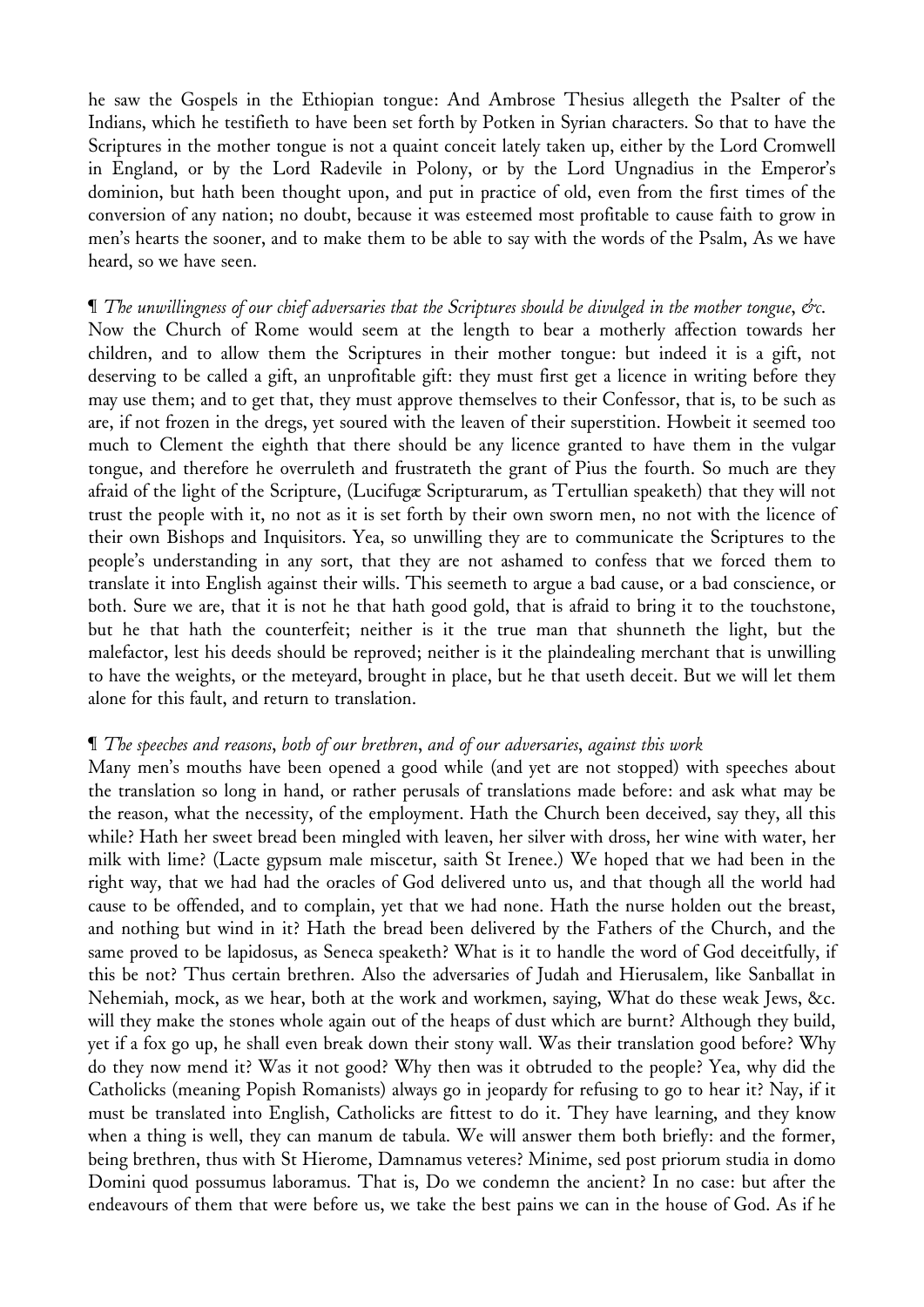said, Being provoked by the example of the learned that lived before my time, I have thought it my duty to assay whether my talent in the knowledge of the tongues may be profitable in any measure to God's Church, lest I should seem to have laboured in them in vain, and lest I should be thought to glory in men (although ancient) above that which was in them. Thus St Hierome may be thought to speak.

#### ¶ *A satisfaction to our brethren*

And to the same effect say we, that we are so far off from condemning any of their labours that travelled before us in this kind, either in this land, or beyond sea, either in King Henry's time, or King Edward's, (if there were any translation, or correction of a translation, in his time) or Queen Elizabeth's of ever renowned memory, that we acknowledge them to have been raised up of God for the building and furnishing of his Church, and that they deserve to be had of us and of posterity in everlasting remembrance. The judgment of Aristotle is worthy and well known: If Timotheus had not been, we had not had much sweet musick: But if Phrynis (Timotheus his master) had not been, we had not had Timotheus. Therefore blessed be they, and most honoured be their name, that break the ice, and give the onset upon that which helpeth forward to the saving of souls. Now what can be more available thereto, than to deliver God's book unto God's people in a tongue which they understand? Since of an hidden treasure, and of a fountain that is sealed, there is no profit, as Ptolemy Philadelph wrote to the Rabbins or masters of the Jews, as witnesseth Epiphanius: and as St Augustine saith, A man had rather be with his dog than with a stranger (whose tongue is strange unto him.) Yet for all that, as nothing is begun and perfected at the same time, and the latter thoughts are thought to be the wiser: so, if we building upon their foundation that went before us, and being holpen by their labours, do endeavour to make that better which they left so good; no man, we are sure, hath cause to mislike us; they, we persuade ourselves, if they were alive, would thank us. The vintage of Abiezer, that strake the stroke: yet the gleaning of grapes of Ephraim was not to be despised. See Judges viii. 2. Joash the king of Israel did not satisfy himself till he had smitten the ground three times; and yet he offended the Prophet for giving over then. Aquila, of whom we spake before, translated the Bible as carefully and as skilfully as he could; and yet he thought good to go over it again, and then it got the credit with the Jews to be called κατ<sup>3</sup> άκρίβειαν, that is, accurately done, as St Hierome witnesseth. How many books of profane learning have been gone over again and again, by the same translators, by others? Of one and the same book of Aristotle's Ethics there are extant not so few as six or seven several translations. Now if this cost may be bestowed upon the gourd, which affordeth us a little shade, and which to day flourisheth, but to morrow is cut down; what may we bestow, nay, what ought we not to bestow, upon the vine, the fruit whereof maketh glad the conscience of man, and the stem whereof abideth for ever? And this is the word of God, which we translate. What is the chaff to the wheat? saith the Lord. Tanti vitreum, quanti verum margaritum! (saith Tertullian,) if a toy of glass be of that reckoning with us, how ought we to value the true pearl? Therefore let no man's eye be evil, because his Majesty's is good; neither let any be grieved, that we have a Prince that seeketh the increase of the spiritual wealth of Israel; (let Sanballats and Tobiahs do so, which therefore do bear their just reproof) but let us rather bless God from the ground of our heart for working this religious care in him to have the translations of the Bible maturely considered of and examined. For by this means it cometh to pass, that whatsoever is sound already, (and all is sound for substance in one or other of our editions, and the worst of ours far better than their authentick Vulgar) the same will shine as gold more brightly, being rubbed and polished; also, if any thing be halting, or superfluous, or not so agreeable to the original, the same may be corrected, and the truth set in place. And what can the King command to be done, that will bring him more true honour than this? And wherein could they that have been set at work approve their duty to the King, yea, their obedience to God, and love to his Saints, more, than by yielding their service, and all that is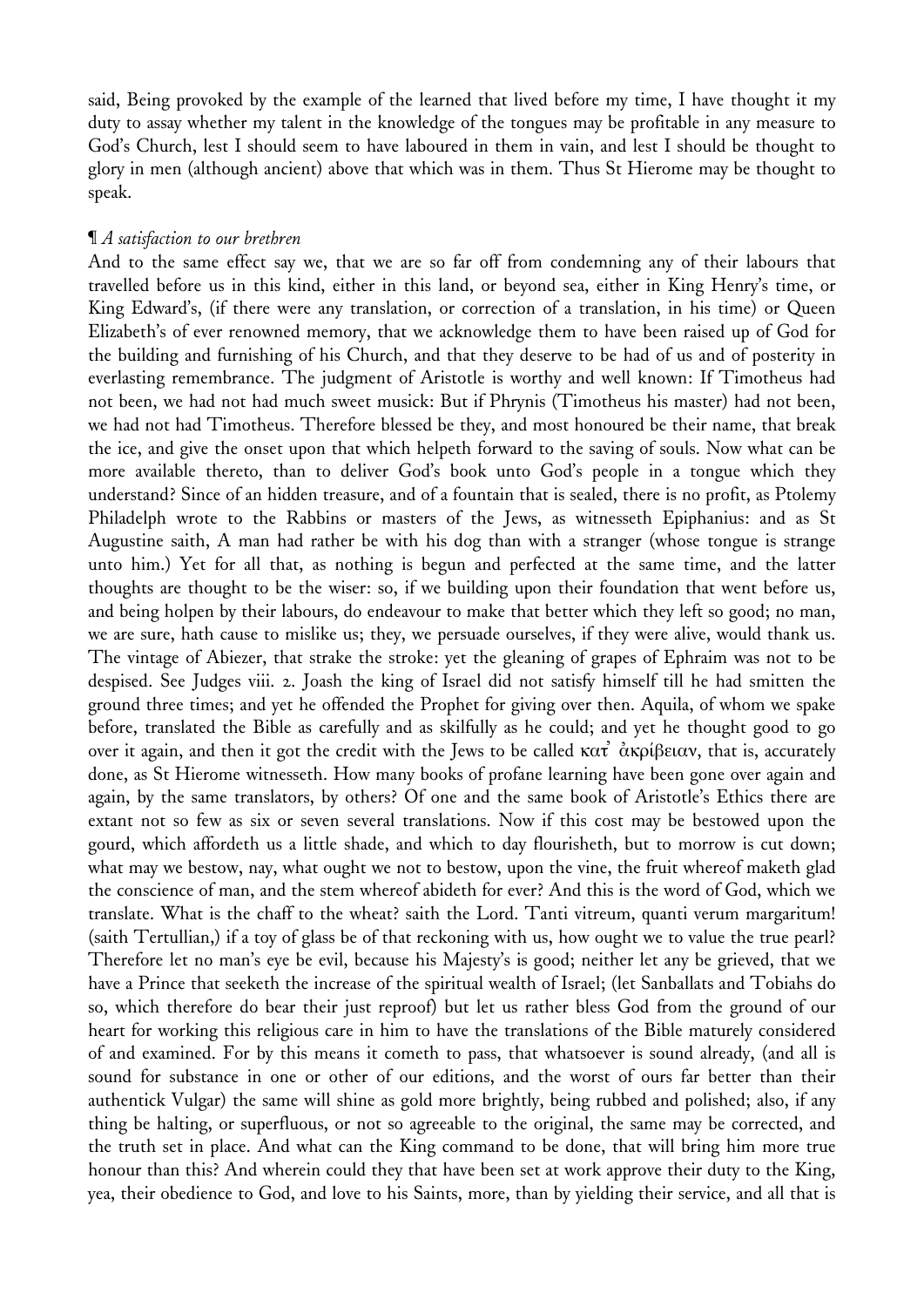within them, for the furnishing of the work? But besides all this, they were the principal motives of it, and therefore ought least to quarrel it. For the very historical truth is, that upon the importunate petitions of the Puritans at his Majesty's coming to this crown, the conference at Hampton Court having been appointed for hearing their complaints, when by force of reason they were put from all other grounds, they had recourse at the last to this shift, that they could not with good conscience subscribe to the Communion book, since it maintained the Bible as it was there translated, which was, as they said, a most corrupted translation. And although this was judged to be but a very poor and empty shift, yet even hereupon did his Majesty begin to bethink himself of the good that might ensue by a new translation, and presently after gave order for this translation which is now presented unto thee. Thus much to satisfy our scrupulous brethren.

# ¶ *An answer to the imputations of our adversaries*

Now to the latter we answer, That we do not deny, nay, we affirm and avow, that the very meanest translation of the Bible in English set forth by men of our profession (for we have seen none of theirs of the whole Bible as yet) containeth the word of God, nay, is the word of God: as the King's speech which he uttered in Parliament, being translated into French, Dutch, Italian, and Latin, is still the King's speech, though it be not interpreted by every translator with the like grace, nor peradventure so fitly for phrase, nor so expressly for sense, every where. For it is confessed, that things are to take their denomination of the greater part; and a natural man could say, Verum ubi multa nitent in carmine, non ego paucis offendor maculis, &c. A man may be counted a virtuous man, though he have made many slips in his life, (else there were none virtuous, for, In many things we offend all,) also a comely man and lovely, though he have some warts upon his hand; yea, not only freckles upon his face, but also scars. No cause therefore why the word translated should be denied to be the word, or forbidden to be current, notwithstanding that some imperfections and blemishes may be noted in the setting forth of it. For whatever was perfect under the sun, where Apostles or apostolick men, that is, men endued with an extraordinary measure of God's Spirit, and privileged with the privilege of infallibility, had not their hand? The Romanists therefore in refusing to hear, and daring to burn the word translated, did no less than despite the Spirit of grace, from whom originally it proceeded, and whose sense and meaning, as well as man's weakness would enable, it did express. Judge by an example or two.

Plutarch writeth, that after that Rome had been burnt by the Gauls, they fell soon to build it again: but doing it in haste, they did not cast the streets, nor proportion the houses, in such comely fashion, as had been most sightly and convenient. Was Catiline therefore an honest man, or a good patriot, that sought to bring it to a combustion? or Nero a good Prince, that did indeed set it on fire? So by the story of Ezra and the prophecy of Haggai it may be gathered, that the temple built by Zerubbabel after the return from Babylon was by no means to be compared to the former built by Solomon: (for they that remembered the former wept when they considered the latter) notwithstanding might this latter either have been abhorred and forsaken by the Jews, or profaned by the Greeks? The like we are to think of translations. The translation of the Seventy dissenteth from the Original in many places, neither doth it come near it for perspicuity, gravity, majesty; yet which of the Apostles did condemn it? Condemn it? Nay, they used it, (as it is apparent, and as St Hierome and most learned men do confess) which they would not have done, nor by their example of using of it so grace and commend it to the Church, if it had been unworthy the appellation and name of the word of God. And whereas they urge for their second defence of their vilifying and abusing of the English Bibles, or some pieces thereof, which they meet with, for that Hereticks forsooth were the authors of the translations: (Hereticks they call us by the same right that they call themselves Catholicks, both being wrong) we marvel what divinity taught them so. We are sure Tertullian was of another mind: Ex personis probamus fidem, an ex fide personas? Do we try men's faith by their persons? We should try their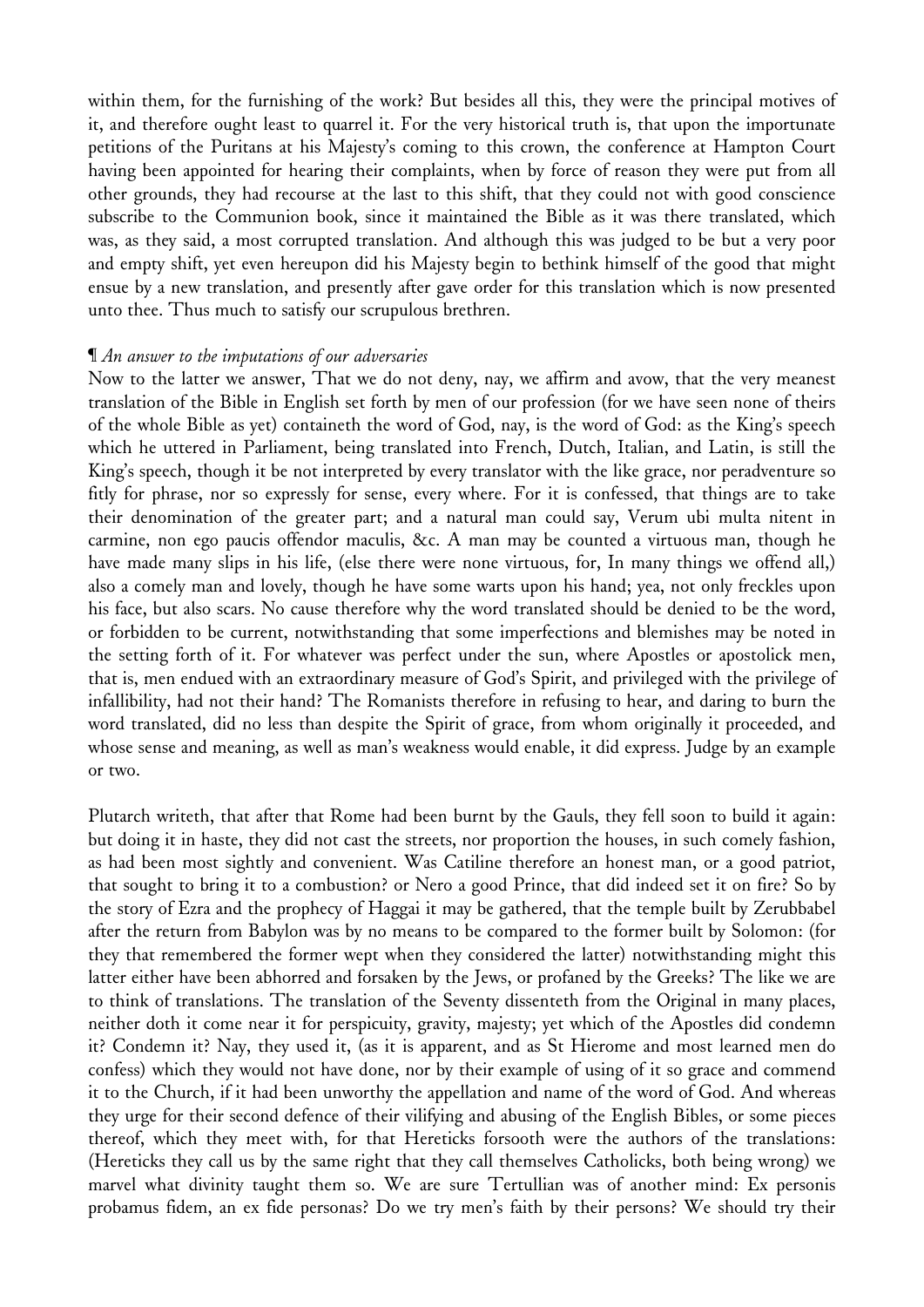persons by their faith. Also St Augustine was of another mind: for he, lighting upon certain rules made by Tychonius a Donatist for the better understanding of the Word, was not ashamed to make use of them, yea, to insert them into his own book, with giving commendation to them so far forth as they were worthy to be commended, as is to be seen in St Augustine's third book De Doctrina Christiana. To be short, Origen, and the whole Church of God for certain hundred years, were of another mind: for they were so far from treading under foot (much more from burning) the translation of Aquila a proselyte, that is, one that had turned Jew, of Symmachus, and Theodotion, both Ebionites, that is, most vile hereticks, that they joined them together with the Hebrew original, and the translation of the Seventy, (as hath been before signified out of Epiphanius) and set them forth openly to be considered of and perused by all. But we weary the unlearned, who need not know so much; and trouble the learned, who know it already.

Yet before we end, we must answer a third cavil and objection of theirs against us, for altering and amending our translation so oft; wherein truly they deal hardly and strangely with us. For to whom ever was it imputed for a fault (by such as were wise) to go over that which he had done, and to amend it where he saw cause? St Augustine was not afraid to exhort St Hierome to a Palinodia or recantation. The same St Augustine was not ashamed to retractate, we might say, revoke, many things that had passed him, and doth even glory that he seeth his infirmities. If we will be sons of the truth, we must consider what it speaketh, and trample upon our own credit, yea, and upon other men's too, if either be any way an hinderance to it. This to the cause. Then to the persons we say, that of all men they ought to be most silent in this case. For what varieties have they, and what alterations have they made, not only of their service books, portesses, and breviaries, but also of their Latin translation? The service book supposed to be made by St Ambrose (Officium Ambrosianum) was a great while in special use and request: but Pope Adrian, calling a council with the aid of Charles the Emperor, abolished it, yea, burnt it, and commanded the service book of St Gregory universally to be used. Well, Officium Gregorianum gets by this means to be in credit; but doth it continue without change or altering? No, the very Roman service was of two fashions; the new fashion, and the old, the one used in one Church, and the other in another; as is to be seen in Pamelius a Romanist his preface before Micrologus. The same Pamelius reporteth out of Radulphus de Rivo, that about the year of our Lord 1277 Pope Nicolas the third removed out of the churches of Rome the more ancient books (of service) and brought into use the missals of the Friers Minorites, and commanded them to be observed there; insomuch that about an hundred years after, when the above named Radulphus happened to be at Rome, he found all the books to be new, of the new stamp. Neither was there this chopping and changing in the more ancient times only, but also of late. Pius Quintus himself confesseth, that every bishoprick almost had a peculiar kind of service, most unlike to that which others had; which moved him to abolish all other breviaries, though never so ancient, and privileged and published by Bishops in their Dioceses, and to establish and ratify that only which was of his own setting forth in the year 1568. Now when the Father of their Church, who gladly would heal the sore of the daughter of his people softly and slightly, and make the best of it, findeth so great fault with them for their odds and jarring; we hope the children have no great cause to vaunt of their uniformity. But the difference that appeareth between our translations, and our often correcting of them, is the thing that we are specially charged with; let us see therefore whether they themselves be without fault this way, (if it be to be counted a fault to correct) and whether they be fit men to throw stones at us: O tandem major parcas insane minori: They that are less sound themselves ought not to object infirmities to others. If we should tell them that Valla, Stapulensis, Erasmus, and Vives, found fault with their vulgar translation, and consequently wished the same to be mended, or a new one to be made; they would answer peradventure, that we produced their enemies for witnesses against them; albeit they were in no other sort enemies, than as St Paul was to the Galatians, for telling them the truth: and it were to be wished, that they had dared to tell it them plainlier and oftener. But what will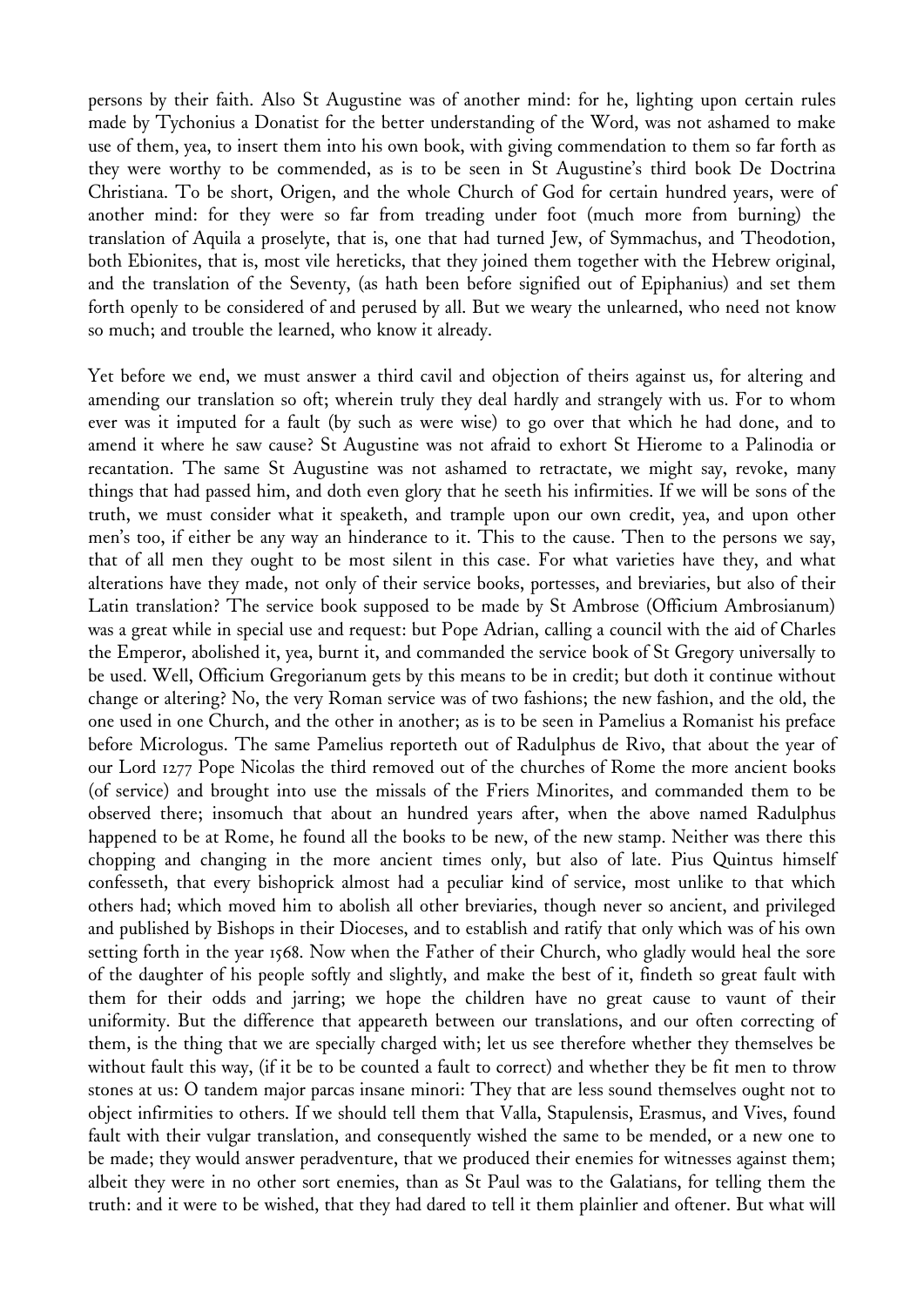they say to this, That Pope Leo the tenth allowed Erasmus's translation of the New Testament, so much different from the Vulgar, by his apostolick letter and bull? That the same Leo exhorted Pagnine to translate the whole Bible, and bare whatsoever charges was necessary for the work? Surely, as the Apostle reasoneth to the Hebrews, That if the former Law and Testament had been sufficient, there had been no need of the latter: so we may say, that if the old Vulgar had been at all points allowable, to small purpose had labour and charges been undergone about framing of a new. If they say, it was one Pope's private opinion, and that he consulted only himself; then we are able to go further with them, and to aver, that more of their chief men of all sorts, even their own Trent champions, Paiva and Vega, and their own inquisitor Hieronymus ab Oleastro, and their own Bishop Isidorus Clarius, and their own Cardinal Thomas a Vio Cajetan, do either make new translations themselves, or follow new ones of other men's making, or note the Vulgar interpreter for halting, none of them fear to dissent from him, nor yet to except against him. And call they this an uniform tenor of text and judgment about the text, so many of their worthies disclaiming the now received conceit? Nay, we will yet come nearer the quick. Doth not their Paris edition differ from the Louvain, and Hentenius's from them both, and yet all of them allowed by authority? Nay, doth not Sixtus Quintus confess, that certain Catholicks (he meaneth certain of his own side) were in such an humour of translating the Scriptures into Latin, that Satan taking occasion by them, though they thought of no such matter, did strive what he could, out of so uncertain and manifold a variety of translations, so to mingle all things, that nothing might seem to be left certain and firm in them? &c. Nay further, did not the same Sixtus ordain by an inviolable decree, and that with the counsel and consent of his Cardinals, that the Latin edition of the Old and New Testament, which the Council of Trent would have to be authentick, is the same without controversy which he then set forth, being diligently corrected and printed in the printinghouse of Vatican? Thus Sixtus in his preface before his Bible. And yet Clement the eighth, his immediate successor, published another edition of the Bible, containing in it infinite differences from that of Sixtus, and many of them weighty and material; and yet this must be authentick by all means. What is to have the faith of our glorious Lord Jesus Christ with yea and nay, if this be not? Again, what is sweet harmony and consent, if this be? Therefore, as Demaratus of Corinth advised a great King, before he talked of the dissensions among the Grecians, to compose his domestick broils; (for at that time his queen and his son and heir were at deadly feud with him) so all the while that our adversaries do make so many and so various editions themselves, and do jar so much about the worth and authority of them, they can with no show of equity challenge us for changing and correcting.

# ¶ *The purpose of the Translators*, *with their number*, *furniture*, *care*, *&c*.

But it is high time to leave them, and to shew in brief what we proposed to ourselves, and what course we held, in this our perusal and survey of the Bible. Truly, good Christian Reader, we never thought from the beginning that we should need to make a new translation, nor yet to make of a bad one a good one; (for then the imputation of Sixtus had been true in some sort, that our people had been fed with gall of dragons instead of wine, with whey instead of milk;) but to make a good one better, or out of many good ones one principal good one, not justly to be excepted against; that hath been our endeavour, that our mark. To that purpose there were many chosen, that were greater in other men's eyes than in their own, and that sought the truth rather than their own praise. Again, they came, or were thought to come, to the work, not exercendi causa, (as one saith) but exercitati, that is, learned, not to learn; for the chief overseer and ἐργοδιώκτης under his Majesty, to whom not only we, but also our whole Church was much bound, knew by his wisdom, which thing also Nazianzen taught so long ago, that it is a preposterous order to teach first, and to learn after, yea that τὸ ἐν πίθῳ κεραμίαν μανθάνειν, to learn and practise together, is neither commendable for the workman, nor safe for the work. Therefore such were thought upon, as could say modestly with St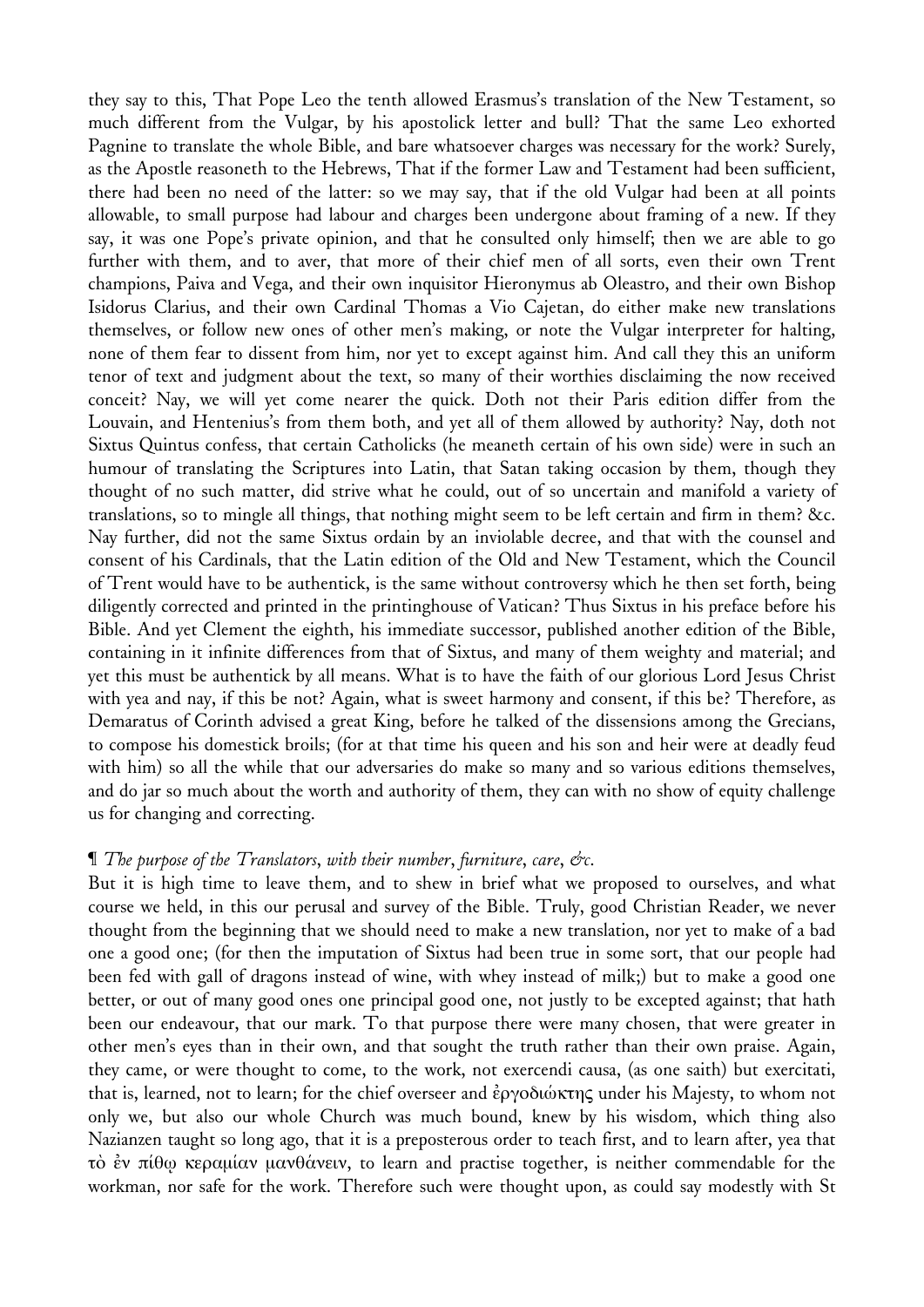Hierome, Et Hebræum sermonem ex parte didicimus, et in Latino pene ab ipsis incunabulis, &c. detriti sumus; Both we have learned the Hebrew tongue in part, and in the Latin we have been exercised almost from our very cradle. St Hierome maketh no mention of the Greek tongue, wherein yet he did excel; because he translated not the Old Testament out of Greek, but out of Hebrew. And in what sort did these assemble? In the trust of their own knowledge, or of their sharpness of wit, or deepness of judgment, as it were in an arm of flesh? At no hand. They trusted in him that hath the key of David, opening, and no man shutting; they prayed to the Lord, the Father of our Lord, to the effect that St Augustine did; O let thy Scriptures be my pure delight; let me not be deceived in them, neither let me deceive by them. In this confidence, and with this devotion, did they assemble together; not too many, lest one should trouble another; and yet many, lest many things haply might escape them. If you ask what they had before them, truly it was the Hebrew text of the Old Testament, the Greek of the New. These are the two golden pipes, or rather conduits, wherethrough the olive branches empty themselves into the gold. St Augustine calleth them precedent, or original, tongues; St Hierome, fountains. The same St Hierome affirmeth, and Gratian hath not spared to put it into his decree, That as the credit of the old books (he meaneth of the Old Testament) is to be tried by the Hebrew volumes; so of the New by the Greek tongue, he meaneth by the original Greek. If truth be to be tried by these tongues, then whence should a translation be made, but out of them? These tongues therefore (the Scriptures, we say, in those tongues) we set before us to translate, being the tongues wherein God was pleased to speak to his Church by his Prophets and Apostles. Neither did we run over the work with that posting haste that the Septuagint did, if that be true which is reported of them, that they finished it in seventy two days; neither were we barred or hindered from going over it again, having once done it, like St Hierome, if that be true which himself reporteth, that he could no sooner write any thing, but presently it was caught from him, and published, and he could not have leave to mend it: neither, to be short, were we the first that fell in hand with translating the Scripture into English, and consequently destitute of former helps, as it is written of Origen, that he was the first in a manner, that put his hand to write commentaries upon the Scriptures, and therefore no marvel if he overshot himself many times. None of these things: The work hath not been huddled up in seventy two days, but hath cost the workmen, as light as it seemeth, the pains of twice seven times seventy two days, and more. Matters of such weight and consequence are to be speeded with maturity: for in a business of moment a man feareth not the blame of convenient slackness. Neither did we think much to consult the translators or commentators, Chaldee, Hebrew, Syrian, Greek, or Latin; no, nor the Spanish, French, Italian, or Dutch; neither did we disdain to revise that which we had done, and to bring back to the anvil that which we had hammered: but having and using as great helps as were needful, and fearing no reproach for slowness, nor coveting praise for expedition, we have at the length, through the good hand of the Lord upon us, brought the work to that pass that you see.

# If Reasons moving us to set diversity of senses in the margin, where there is great probability for each

Some peradventure would have no variety of senses to be set in the margin, lest the authority of the Scriptures for deciding of controversies by that show of uncertainty should somewhat be shaken. But we hold their judgment not to be so sound in this point. For though, Whatsoever things are necessary are manifest, as St Chrysostome saith; and, as St Augustine, In those things that are plainly set down in the Scriptures all such matters are found that concern faith, hope, and charity: yet for all that it cannot be dissembled, that partly to exercise and whet our wits, partly to wean the curious from loathing of them for their every where plainness, partly also to stir up our devotion to crave the assistance of God's Spirit by prayer, and lastly, that we might be forward to seek aid of our brethren by conference, and never scorn those that be not in all respects so complete as they should be, being to seek in many things ourselves, it hath pleased God in his Divine Providence here and there to scatter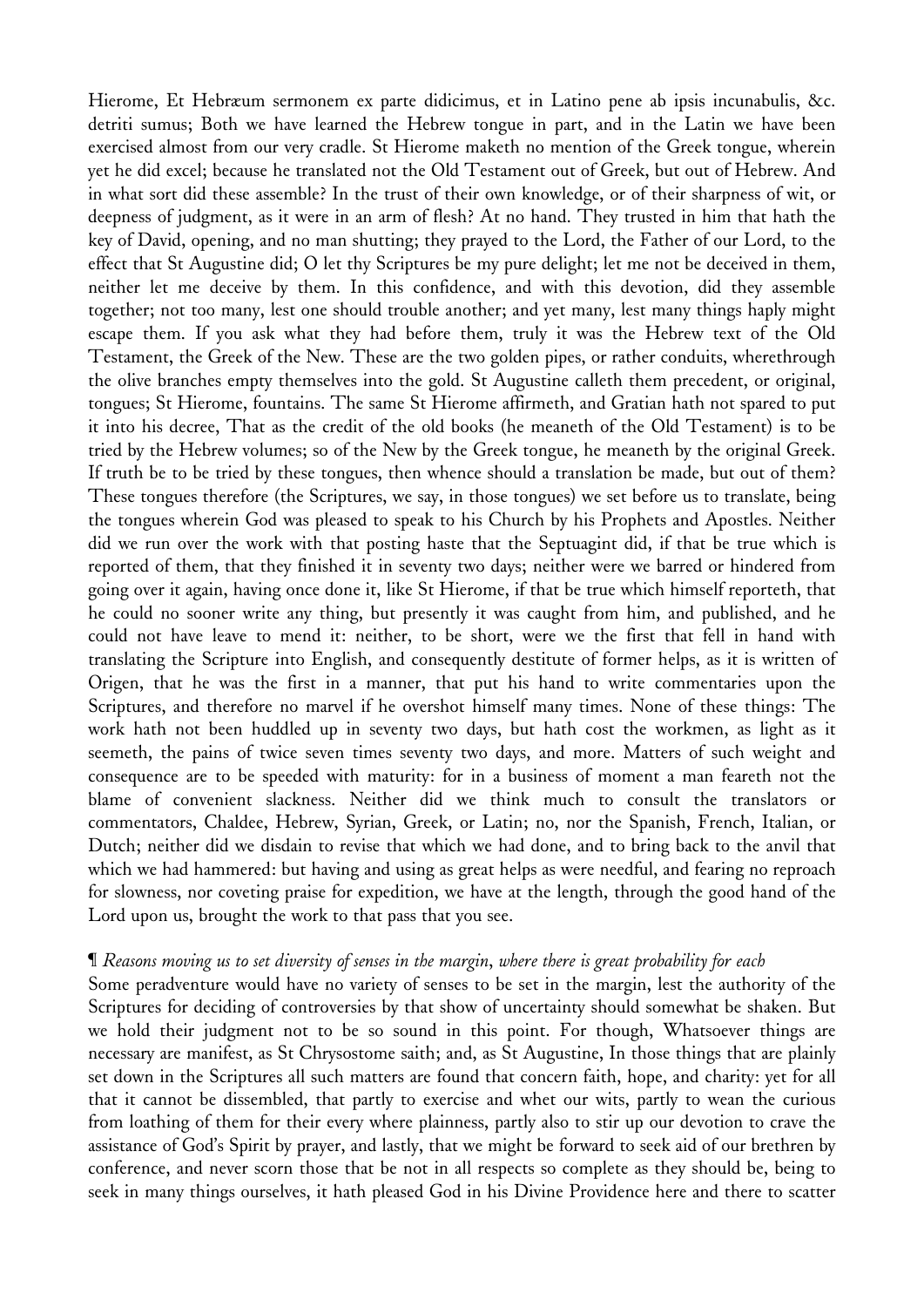words and sentences of that difficulty and doubtfulness, not in doctrinal points that concern salvation, (for in such it hath been vouched that the Scriptures are plain) but in matters of less moment, that fearfulness would better beseem us than confidence, and if we will resolve, to resolve upon modesty with St Augustine, (though not in this same case altogether, yet upon the same ground) Melius est dubitare de occultis, quam litigare de incertis: It is better to make doubt of those things which are secret, than to strive about those things that are uncertain. There be many words in the Scriptures which be never found there but once, (having neither brother nor neighbour, as the Hebrews speak) so that we cannot be holpen by conference of places. Again, there be many rare names of certain birds, beasts, and precious stones, &c. concerning which the Hebrews themselves are so divided among themselves for judgment, that they may seem to have defined this or that, rather because they would say something, than because they were sure of that which they said, as St Hierome somewhere saith of the Septuagint. Now in such a case doth not a margin do well to admonish the Reader to seek further, and not to conclude or dogmatize upon this or that peremptorily? For as it is a fault of incredulity, to doubt of those things that are evident; so to determine of such things as the Spirit of God hath left (even in the judgment of the judicious) questionable, can be no less than presumption. Therefore as St Augustine saith, that variety of translations is profitable for the finding out of the sense of the Scriptures: so diversity of signification and sense in the margin, where the text is not so clear, must needs do good; yea, is necessary, as we are persuaded. We know that Sixtus Quintus expressly forbiddeth that any variety of readings of their Vulgar edition should be put in the margin; (which though it be not altogether the same thing to that we have in hand, yet it looketh that way;) but we think he hath not all of his own side his favourers for this conceit. They that are wise had rather have their judgments at liberty in differences of readings, than to be captivated to one, when it may be the other. If they were sure that their high priest had all laws shut up in his breast, as Paul the second bragged, and that he were as free from error by special privilege, as the dictators of Rome were made by law inviolable, it were another matter; then his word were an oracle, his opinion a decision. But the eyes of the world are now open, God be thanked, and have been a great while; they find that he is subject to the same affections and infirmities that others be, that his skin is penetrable, and therefore so much as he proveth, not as much as he claimeth, they grant and embrace.

# ¶ *Reasons inducing us not to stand curiously upon an identity of phrasing*

Another thing we think good to admonish thee of, gentle Reader, that we have not tied ourselves to an uniformity of phrasing, or to an identity of words, as some peradventure would wish that we had done, because they observe, that some learned men somewhere have been as exact as they could that way. Truly, that we might not vary from the sense of that which we had translated before, if the word signified the same thing in both places, (for there be some words that be not of the same sense every where) we were especially careful, and made a conscience, according to our duty. But that we should express the same notion in the same particular word; as for example, if we translate the Hebrew or Greek word once by 'purpose', never to call it 'intent'; if one where 'journeying', never 'travelling'; if one where 'think', never 'suppose'; if one where 'pain', never 'ache'; if one where 'joy', never 'gladness', &c. thus to mince the matter, we thought to savour more of curiosity than wisdom, and that rather it would breed scorn in the atheist, than bring profit to the godly reader. For is the kingdom of God become words or syllables? Why should we be in bondage to them, if we may be free? use one precisely, when we may use another no less fit as commodiously? A godly Father in the primitive time shewed himself greatly moved, that one of newfangledness called κράββατον, σκίμπους, though the difference be little or none; and another reporteth, that he was much abused for turning 'cucurbita' (to which reading the people had been used) into 'hedera'. Now if this happen in better times, and upon so small occasions, we might justly fear hard censure, if generally we should make verbal and unnecessary changings. We might also be charged (by scoffers) with some unequal dealing towards a